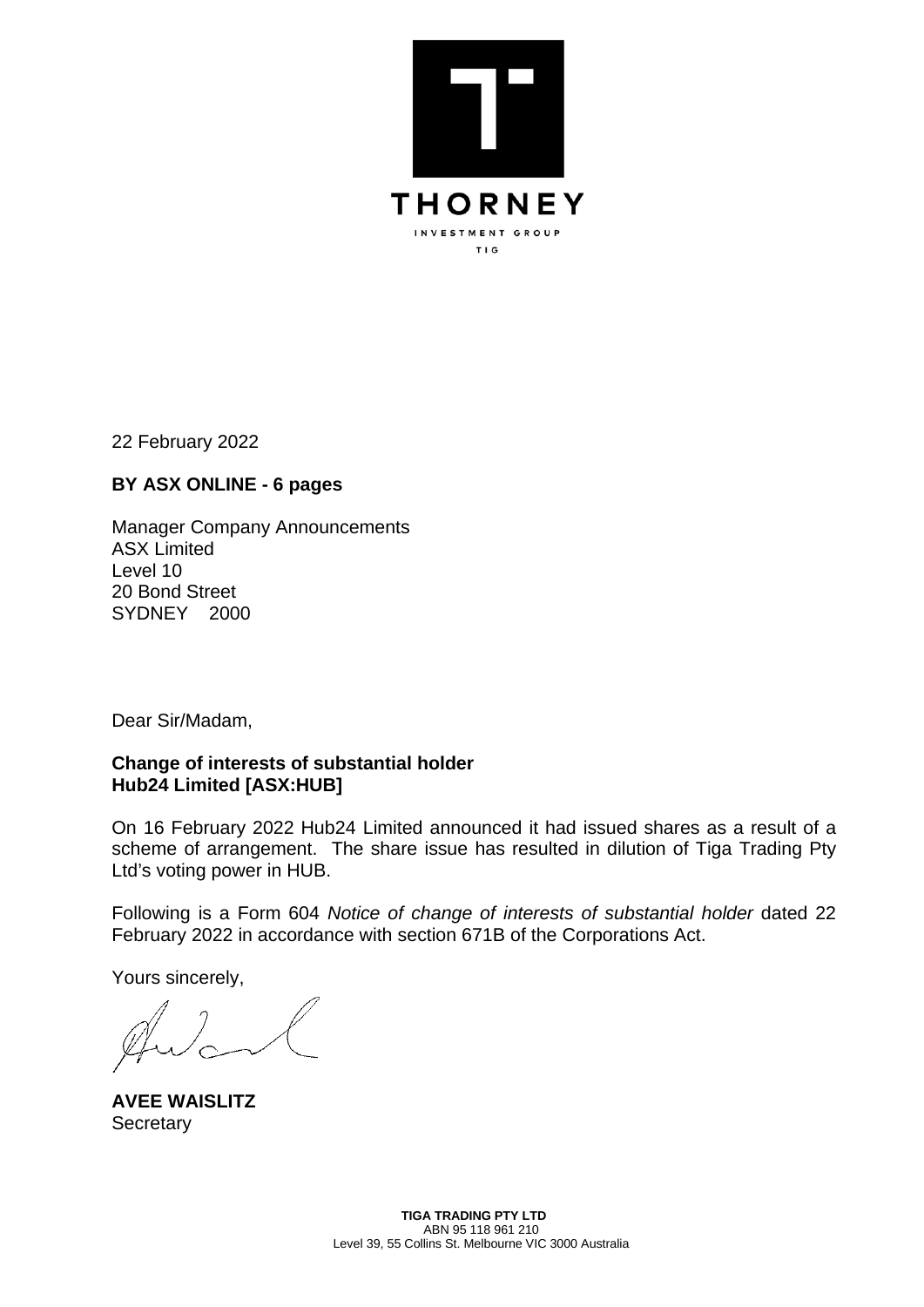# Form **604**

Corporations Act 2001 Section 671B

### **Notice of change of interests of substantial holder**

| To: | company name/scheme   HUB24 LIMITED |                  |
|-----|-------------------------------------|------------------|
|     | <b>ABN</b>                          | l 87 124 891 685 |

#### **1. Details of substantial holder**

| <b>Name</b>                                                      | <b>TIGA Trading Pty Ltd and each of the entities listed in the</b><br>attached Annexure 'A' to this notice. |  |  |
|------------------------------------------------------------------|-------------------------------------------------------------------------------------------------------------|--|--|
| ACN (if applicable)                                              | 118 961 210                                                                                                 |  |  |
| There was a change in the interests of the substantial holder on | 16-Feb-22                                                                                                   |  |  |

The previous notice was given to the company on 15-Jan-21 The previous notice was dated 15-Jan-21

#### **2. Previous and present voting power**

The total number of shares votes attached to all the voting shares in the company or voting interests in the scheme that the substantial holder or an associate had a relevant interest in when last required, and when now required, to give a substantial holding notice to the company or scheme, are as follows:

| <b>Class of Securities</b> | <b>Previous Notice</b> |                     | <b>Present Notice</b> |                     |
|----------------------------|------------------------|---------------------|-----------------------|---------------------|
|                            | Person's votes         | <b>Voting power</b> | Person's votes        | <b>Voting power</b> |
| Fully Paid Ordinary Shares | 5.779.078              | 8.63%               | 5,317,515             | 6.64%               |

#### **3. Changes in relevant interests**

Particulars of each change in, or change in the nature of, relevant interests of the substantial holder or an associate in voting securities of the company or scheme since the substantial holder was last required to give a substantial holding notice to the company are as follows:

| Date of<br>Change | Person whose relevant<br>interest changed                                                                                                                 | Nature of<br>change | <b>Consideration</b><br>given in<br>relation to<br>Change | <b>Class and number of</b><br>securities affected | Person's<br>votes<br>affected |
|-------------------|-----------------------------------------------------------------------------------------------------------------------------------------------------------|---------------------|-----------------------------------------------------------|---------------------------------------------------|-------------------------------|
| 18-Jan-21         | Thorney Opportunities Ltd                                                                                                                                 | Market sale         | \$Nil                                                     | 5,854 ordinary shares                             | 5.854                         |
| 19-Jan-21         | Thorney Opportunities Ltd                                                                                                                                 | Market sale         | \$Nil                                                     | 18,627 ordinary shares                            | 18,627                        |
| 20-Jan-21         | <b>Thorney Opportunities Ltd</b>                                                                                                                          | Market sale         | \$Nil                                                     | 17,800 ordinary shares                            | 17,800                        |
| 21-Jan-21         | Thorney Opportunities Ltd                                                                                                                                 | Market sale         | \$Nil                                                     | 9,900 ordinary shares                             | 9,900                         |
| 28-Jan-21         | TIGA Trading Pty Ltd and<br>each of the Thorney<br><b>Investment Group entities</b><br>listed in Annexure 'A'<br>(together 'Thorney<br>Investment Group') | Market sale         | \$195,850.00                                              | 7,834 ordinary shares                             | 7,834                         |
| 02-Feb-21         | Thorney Investment Group                                                                                                                                  | Market sale         | \$104,000.00                                              | 4,160 ordinary shares                             | 4,160                         |
| 03-Feb-21         | Thorney Investment Group                                                                                                                                  | Market sale         | \$32,475.00                                               | 1,299 ordinary shares                             | 1,299                         |
| 04-Feb-21         | Thorney Investment Group                                                                                                                                  | Market sale         | \$168,497.28                                              | 6,707 ordinary shares                             | 6.707                         |
| 23-Feb-21         | Thorney Investment Group                                                                                                                                  | Market purchase     | \$462.754.00                                              | 20,000 ordinary shares                            | 20.000                        |
| 28-Apr-21         | Thorney Investment Group                                                                                                                                  | Market sale         | \$533.547.30                                              | 20,743 ordinary shares                            | 20,743                        |
| 29-Apr-21         | Thorney Investment Group                                                                                                                                  | Market sale         | \$515,262.00                                              | 20,000 ordinary shares                            | 20,000                        |
| 25-May-21         | Thorney Investment Group                                                                                                                                  | Market sale         | \$997,600.00                                              | 40,000 ordinary shares                            | 40.000                        |
| 26-May-21         | Thorney Investment Group                                                                                                                                  | Market sale         | \$518,250.00                                              | 20,000 ordinary shares                            | 20,000                        |
| 27-May-21         | Thorney Investment Group                                                                                                                                  | Market sale         | \$523,252.00                                              | 20,000 ordinary shares                            | 20,000                        |
| 27-May-21         | Jasforce Pty Ltd                                                                                                                                          | Market sale         | \$430,041.23                                              | 16,500 ordinary shares                            | 16,500                        |
| 28-May-21         | <b>TIGA Trading Pty Ltd</b>                                                                                                                               | Market sale         | \$496,414.20                                              | 18,500 ordinary shares                            | 18,500                        |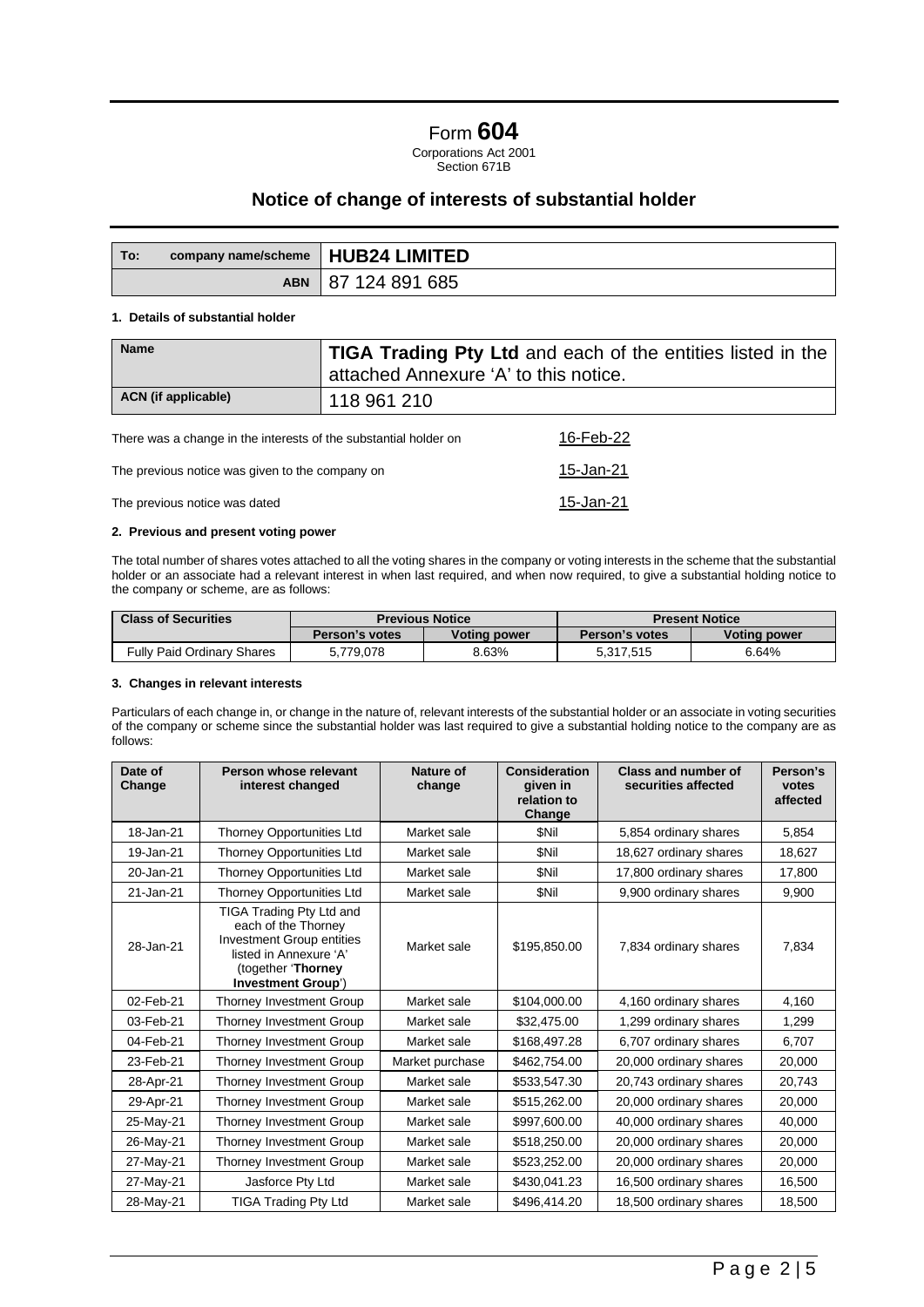#### **3. Changes in relevant interests** continued

Particulars of each change in, or change in the nature of, relevant interests of the substantial holder or an associate in voting securities of the company or scheme since the substantial holder was last required to give a substantial holding notice to the company are as follows:

| Date of<br>Change | Person whose relevant<br>interest changed | <b>Nature of</b><br>change | <b>Consideration</b><br>given in<br>relation to<br>Change | <b>Class and number of</b><br>securities affected | Person's<br>votes<br>affected |
|-------------------|-------------------------------------------|----------------------------|-----------------------------------------------------------|---------------------------------------------------|-------------------------------|
| 31-May-21         | <b>TIGA Trading Pty Ltd</b>               | Market sale                | \$475,877.81                                              | 17,389 ordinary shares                            | 17,389                        |
| 03-Jun-21         | <b>TIGA Trading Pty Ltd</b>               | Market sale                | \$501,386.40                                              | 18,000 ordinary shares                            | 18,000                        |
| 18-Jun-21         | TIGA Trading Pty Ltd                      | Market sale                | \$1,141,440.00                                            | 40,000 ordinary shares                            | 40,000                        |
| 14-Jul-21         | <b>TIGA Trading Pty Ltd</b>               | Market sale                | \$999,022.20                                              | 37,000 ordinary shares                            | 37,000                        |
| 26-Jul-21         | Jasforce Pty Ltd                          | Market sale                | \$99,170.02                                               | 4,000 ordinary shares                             | 4,000                         |
| 26-Aug-21         | Jasforce Pty Ltd                          | Market sale                | \$498,615.70                                              | 16,400 ordinary shares                            | 16,400                        |
| 23-Sep-21         | Jasforce Pty Ltd                          | Market sale                | \$589,552.38                                              | 19,600 ordinary shares                            | 19,600                        |
| 24-Sep-21         | <b>TIGA Trading Pty Ltd</b>               | Market sale                | \$510,367.20                                              | 17,000 ordinary shares                            | 17,000                        |
| 24-Sep-21         | <b>TIGA Trading Pty Ltd</b>               | Market sale                | \$497,064.18                                              | 16,500 ordinary shares                            | 16,500                        |
| 18-Oct-21         | <b>TIGA Trading Pty Ltd</b>               | Market sale                | \$2,010,000.00                                            | 60,000 ordinary shares                            | 60,000                        |
| 18-Oct-21         | Jasforce Pty Ltd                          | Market sale                | \$199,177.24                                              | 6,000 ordinary shares                             | 6,000                         |
| 16-Dec-21         | Jasforce Pty Ltd                          | Market sale                | \$50.439.43                                               | 1,750 ordinary shares                             | 1,750                         |

#### **4. Present relevant interests**

Particulars of each relevant interest of the substantial holder in voting securities after the change are as follows:

| <b>Holder of</b><br>relevant<br>interest                                                            | <b>Registered</b><br>holder of<br>securities | <b>Person entitled</b><br>to be registered<br>as holder | Nature of relevant interest                                                                                                                                                                                            | <b>Number</b><br>and class<br>of<br>securities | Person's<br>votes |
|-----------------------------------------------------------------------------------------------------|----------------------------------------------|---------------------------------------------------------|------------------------------------------------------------------------------------------------------------------------------------------------------------------------------------------------------------------------|------------------------------------------------|-------------------|
|                                                                                                     |                                              | <b>TIGA Trading Pty</b><br>Ltd                          | Thorney Investment Group is taken under<br>section 608(3)(b) of the Act to have a<br>relevant interest as it holds all the issued<br>capital in the entities listed in the adjacent<br>column.                         | 6.665<br>ordinary<br>shares                    | 6,665             |
| Thorney<br>Investment                                                                               | <b>UBS</b><br><b>Nominees</b>                | <b>Thorney Holdings</b><br>Proprietary<br>Limited       |                                                                                                                                                                                                                        | 4,798,500<br>ordinary<br>shares                | 4,798,500         |
| Group                                                                                               | Pty Ltd                                      | Thorney<br>Opportunities Ltd                            | Thorney Investment Group is taken to have<br>a relevant interest as it has the capacity to<br>determine the outcome of decisions about<br>the financial and operating policies of each<br>of Thorney Opportunities Ltd | 100 ordinary<br>shares                         | 100               |
| Thorney<br>Opportunities<br>Ltd                                                                     | <b>UBS</b><br><b>Nominees</b><br>Pty Ltd     | Thorney<br>Opportunities Ltd                            | Thorney Opportunities Ltd has a relevant<br>interest under section 608(1)(b) of the Act<br>as it is the beneficial holder of those shares.                                                                             | 100 ordinary<br>shares                         | 100               |
| Jasforce Pty<br>Ltd, as trustee<br>for the Alex<br>Waislitz<br><b>Retirement Plan</b><br>(Jasforce) | Jasforce                                     | Jasforce                                                | Jasforce has a relevant interest under<br>section 608(1)(a) of the Act as it is the<br>registered holder of those shares.                                                                                              | 512,250<br>ordinary<br>shares                  | 512,250           |
|                                                                                                     | <b>UBS</b>                                   | <b>TIGA Trading Pty</b><br>Ltd                          | Each of the entities listed in the adjacent<br>column (and in Annexure "A") are                                                                                                                                        | 6,665<br>ordinary<br>shares                    | 6,665             |
| Mr Alex<br>Waislitz                                                                                 | <b>Nominees</b><br>Pty Ltd                   | <b>Thorney Holdings</b><br>Proprietary<br>Limited       | 'associates' pursuant to section 12(2)(a)(iii)<br>of the Act by virtue of them being commonly<br>controlled by Mr Alex Waislitz who,                                                                                   | 4,798,500<br>ordinary<br>shares                | 4,798,500         |
|                                                                                                     |                                              | Thorney<br>Opportunities Ltd                            | pursuant to section 50AA of the Act, has the<br>capacity to determine the outcome of                                                                                                                                   | 100 ordinary<br>shares                         | 100               |
|                                                                                                     | <b>Jasforce</b>                              | Jasforce                                                | decisions about the financial and operating<br>policies of each of those entities.                                                                                                                                     | 512.250<br>ordinary<br>shares                  | 512,250           |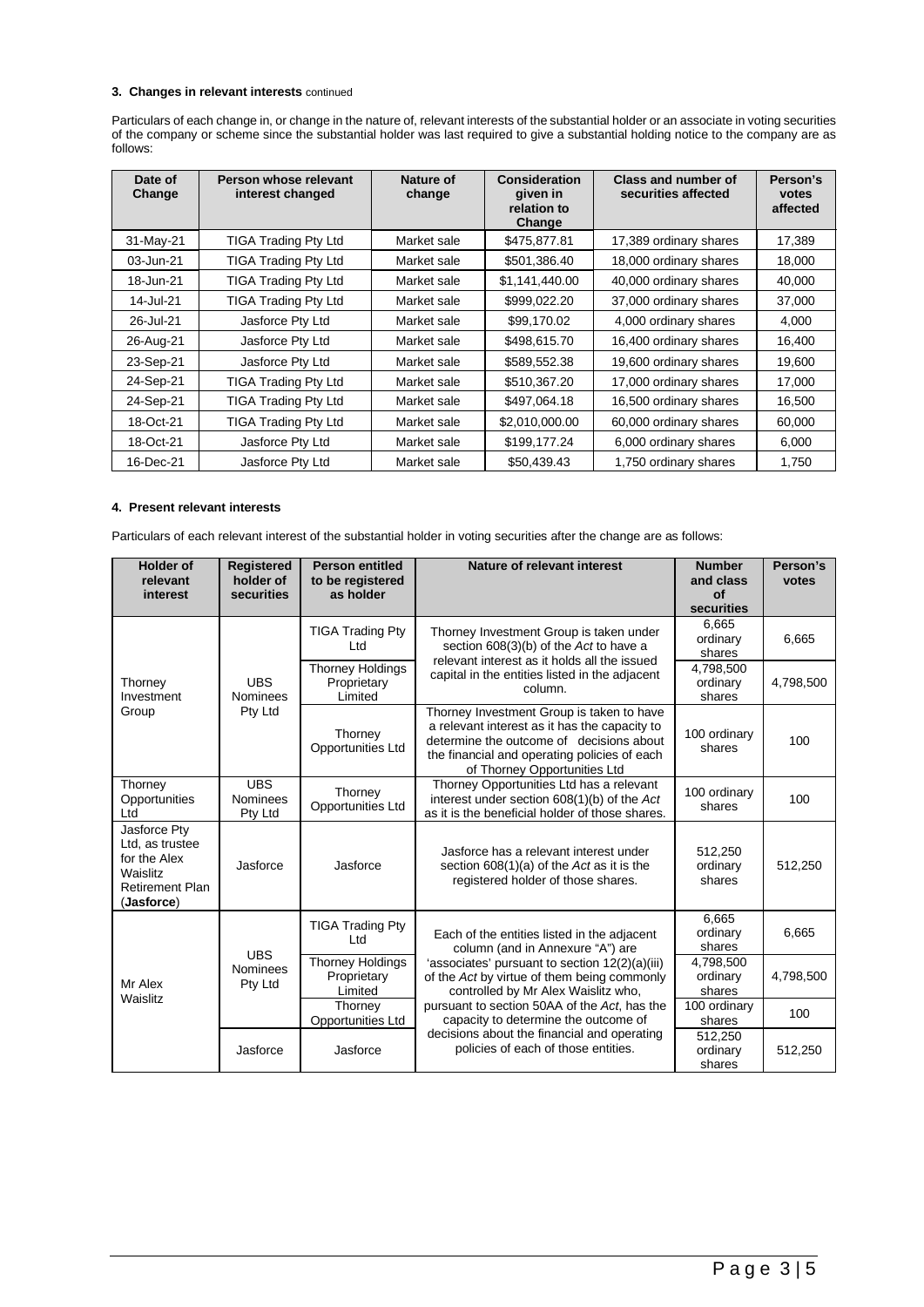#### **5. Changes in association**

The persons who have become associates of, ceased to be associates of, or have changed the nature of their association with, the substantial holder in relation to voting interests in the company or scheme are as follows:

| <b>Name</b> | <b>Nature of association</b> |
|-------------|------------------------------|
|             |                              |
|             |                              |

#### **6. Addresses**

The addresses of persons named in this form are as follows:

| <b>Name</b>                                                                                | <b>Address</b>                                                         |  |
|--------------------------------------------------------------------------------------------|------------------------------------------------------------------------|--|
| <b>TIGA Trading Pty Ltd</b>                                                                | Level 39, 55 Collins Street, Melbourne 3000                            |  |
| Thorney Investment Group and each of the entities listed<br>in Annexure 'A' to this notice | See Annexure 'A' to this notice                                        |  |
| Thorney Opportunities Ltd<br>ACN 080 167 713                                               | Level 39, 55 Collins Street, Melbourne 3000                            |  |
| Jasforce Pty Ltd, ACN 017 167 713 as trustee for the Alex<br>Waislitz Retirement Plan      | c/- Wilson Pateras, Ground Floor, 40 River Boulevard,<br>Richmond 3121 |  |
| Alex Waislitz                                                                              | Level 39, 55 Collins Street, Melbourne 3000                            |  |

#### **Signature**

Print name AVEE WAISLITZ Capacity SECRETARY Sign here Date 22 February 2022<br>
A